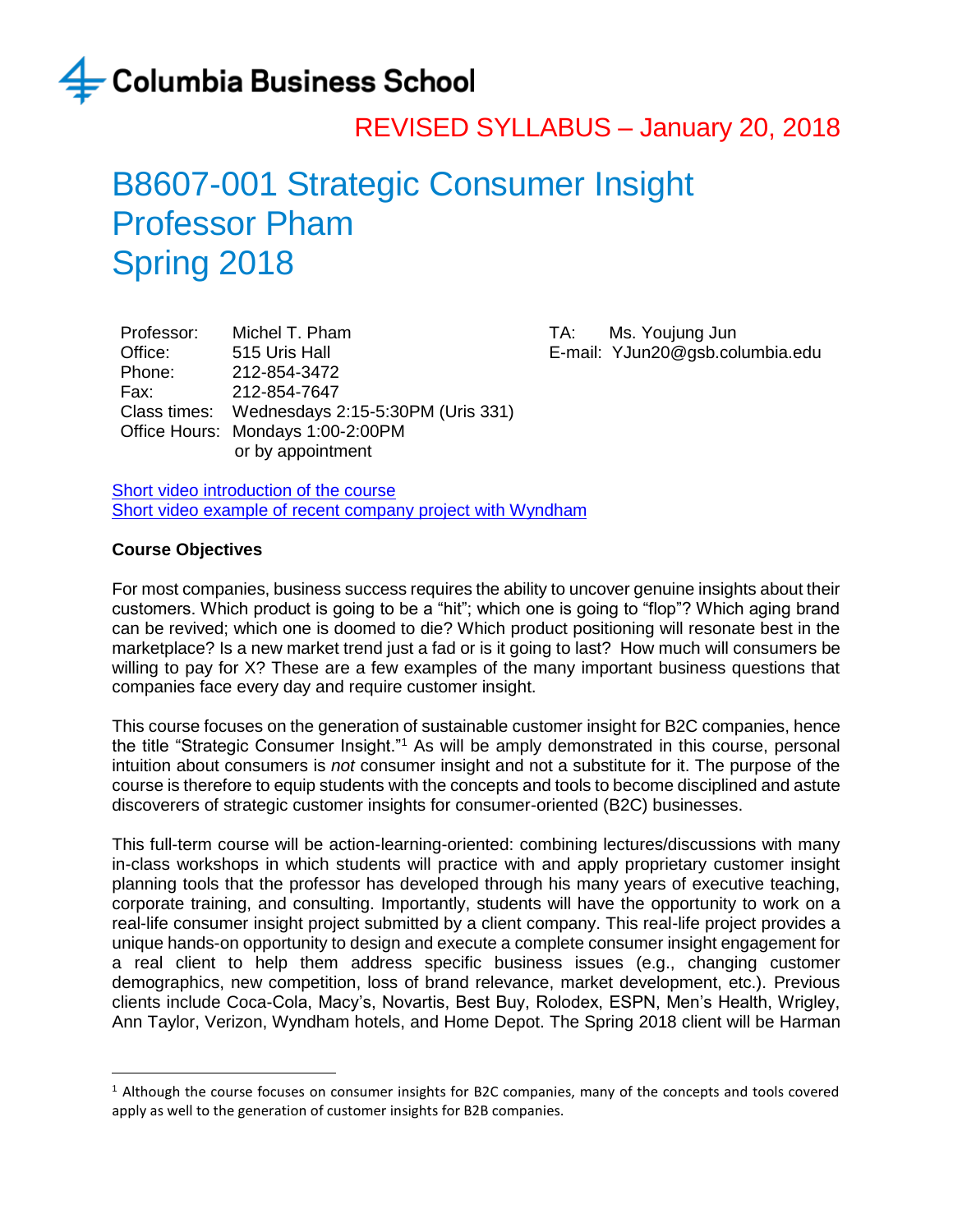International, now a division of Samsung, a leading maker of audio and connected car systems with brands such as Harman/Kardon and JBL.

This course builds on and extends the marketing core course in the MBA/EMBA program by fleshing out the customer insight dimension of the strategic market planning process. Topics covered in this course include: (1) how consumers make decisions; (2) how consumers shop in retail environments; (3) how to uncover consumers' true motives, needs, and wants; (4) the role of feelings and emotions in consumer behavior; (5) an introduction to qualitative market research for consumer insight; (6) analyzing consumer experiences; and (7) social and cultural determinants of consumer behavior.

#### **Deliverables and Grading**

Final grades will be determined as follows**:**

| Class Participation (including in-class exercises) | 20% (Individual)              |
|----------------------------------------------------|-------------------------------|
| <b>Online Surveys</b>                              | 20% (Individual)              |
| <b>Group Assignments</b>                           | 20% (Group)                   |
| Company Field Project                              | $40\%$ (Group – with possible |
|                                                    | adjustment for individual     |
|                                                    | contribution)                 |

*Class Participation.* In line with the action-learning orientation of the course, a substantial portion of the grade will be based on each student's engagement and quality of participation in the course's learning activities. Solid participation requires (a) a strong attendance record (excessive absences may result in a failing grade); (b) thorough preparation of any assigned materials; (c) positive contributions to class discussions, including through insightful questions that benefit the entire class; and (d) active and constructive involvement in the various in-class exercises. Punctuality and avoidance of distraction will also be reflected in the overall participation grade. Therefore, please remember to put your electronics (e.g., phone, laptop) away during class sessions. Unauthorized use of electronics during class sessions will result in automatic reductions of participation grades.

*Online Surveys*. To facilitate in-class discussions, including of cases, students will be asked to complete a series of short online surveys pertaining to materials to be discussed in class. All surveys should be completed individually on Canvas by 10pm the evening before each class. Responses to the survey questions do not need to be lengthy (typically 2-3 sentences per question will suffice). However, responses have to be thoughtful to receive full credit. Entries submitted after the designated survey deadlines will not be credited.

*Group Assignments.* Various in-class exercises and project-focused workshops will be conducted throughout the term. Some of these will be the subject of written assignments to be submitted as a group. Their due dates are marked on the course schedule.

*Company Field Project.* The field project is a hands-on opportunity to analyze and address specific issues about consumers that are of particular interest to an existing company. Early in the semester (during the third class), the client company will describe its projects. Students will work in groups of **four to five** on their projects throughout the semester. The groups should be formed with project chosen by **Class 4 (Feb. 14)**. Responsibility for forming the groups is left to the students. A project proposal based on the first workshop is due on **March 2**. A **progress report**, to be reviewed by the client, should be submitted by **Class 7 (Mar. 21)**. The project should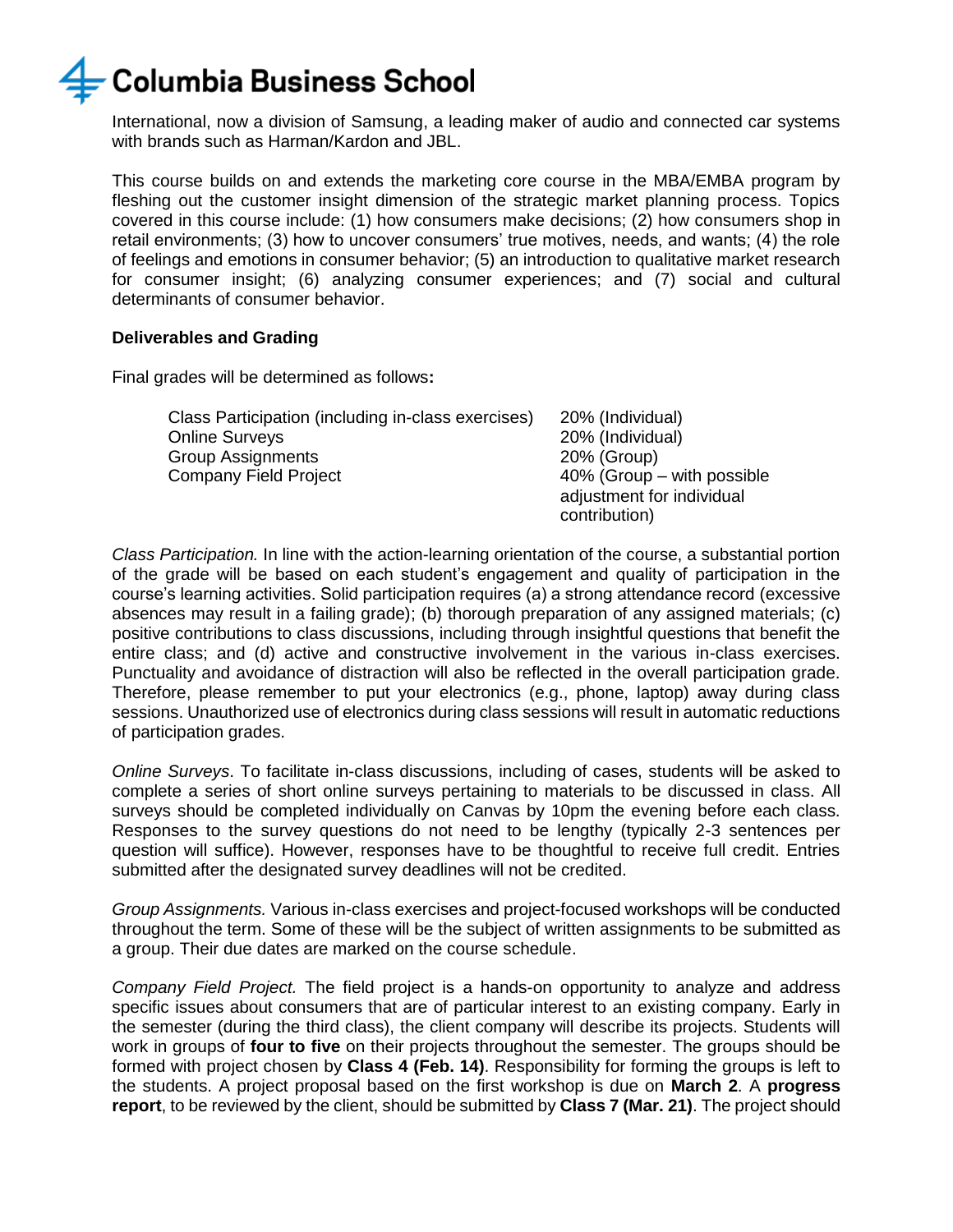go beyond standard library research and involve the collection and analysis of primary data (e.g., in-depth interviews, focus groups, online surveys). When making recommendations, students should engage in "big-picture" yet analytically sound thinking, taking into account both the pros and cons of alternative solutions, as well as short-term and long-term implications of the proposed recommendations. At the end of the course, each group will summarize its investigation, findings, and recommendations in a report to be presented in the final class on **Apr. 25** with the clients in attendance. Final written reports are to be submitted to the professor and the clients on **Tuesday, May 1 at 9:00AM** (to ensure a timely evaluation and submission of the overall course grades).

Field projects will be evaluated based on (a) the breadth and depth of the research, (b) appropriate application of consumer behavior tools and concepts, (c) logical development of conclusions and implications, (d) originality of consumer insights, (e) quality of business recommendation; and (f) quality of the written report and oral presentation. (Input from the client company will be incorporated into these evaluations.) More details on the project will be provided later in the term.

*Note: Groups are responsible for managing their own dynamics and ensuring that every team member contributes positively to the project and carries their fair share of the work. At the end of the term, all students will be asked to assess the relative contribution of each of their teammates to the overall project, and, if necessary, individual grades for the company project may be adjusted accordingly.* 

#### **Course Materials**

- *Lecture Notes.* As lecture notes, hardcopies of most of the slides will be distributed at the beginning of each session. Use these lecture notes as a support for your own note taking, not as a substitute for it. If you are unable to attend a session, please have a classmate collect a set for you. While the lecture notes will be posted on Canvas after each session, they will not be sent individually.
- *Readings.* All required readings will be distributed electronically via Canvas. Short surveys to be completed every evening before the following day's class will relate to some of the readings and cases.

*Suggested Additional Readings.* Students who are interested in additional background on consumer behavior or wish to go deeper into certain topics may also find the following books useful:

- 1. *Consumer Behavior* (5th Edition) by Wayne D. Hoyer and Deborah J. MacInnis, South-Western, 2008. This is an excellent, if somewhat encyclopedic, text on consumer behavior. It covers many of the topics and concepts that will be covered in class. Several copies are available on reserve in the Business School's Watson Library in Uris.
- 2. *Influence: The Psychology of Persuasion* (Revised Edition) by Robert B. Cialdini, Collins Business, 2006. This is a short but classic reference on the science of persuasion. It was named by the *Journal of Marketing Research* one the most important books written for marketers.
- 3. *Why We Buy: The Science of Shopping* (Revised Edition) by Paco Underhill, Simon & Schuster, 2008. This is another classic that includes a range of insights on shopping behavior.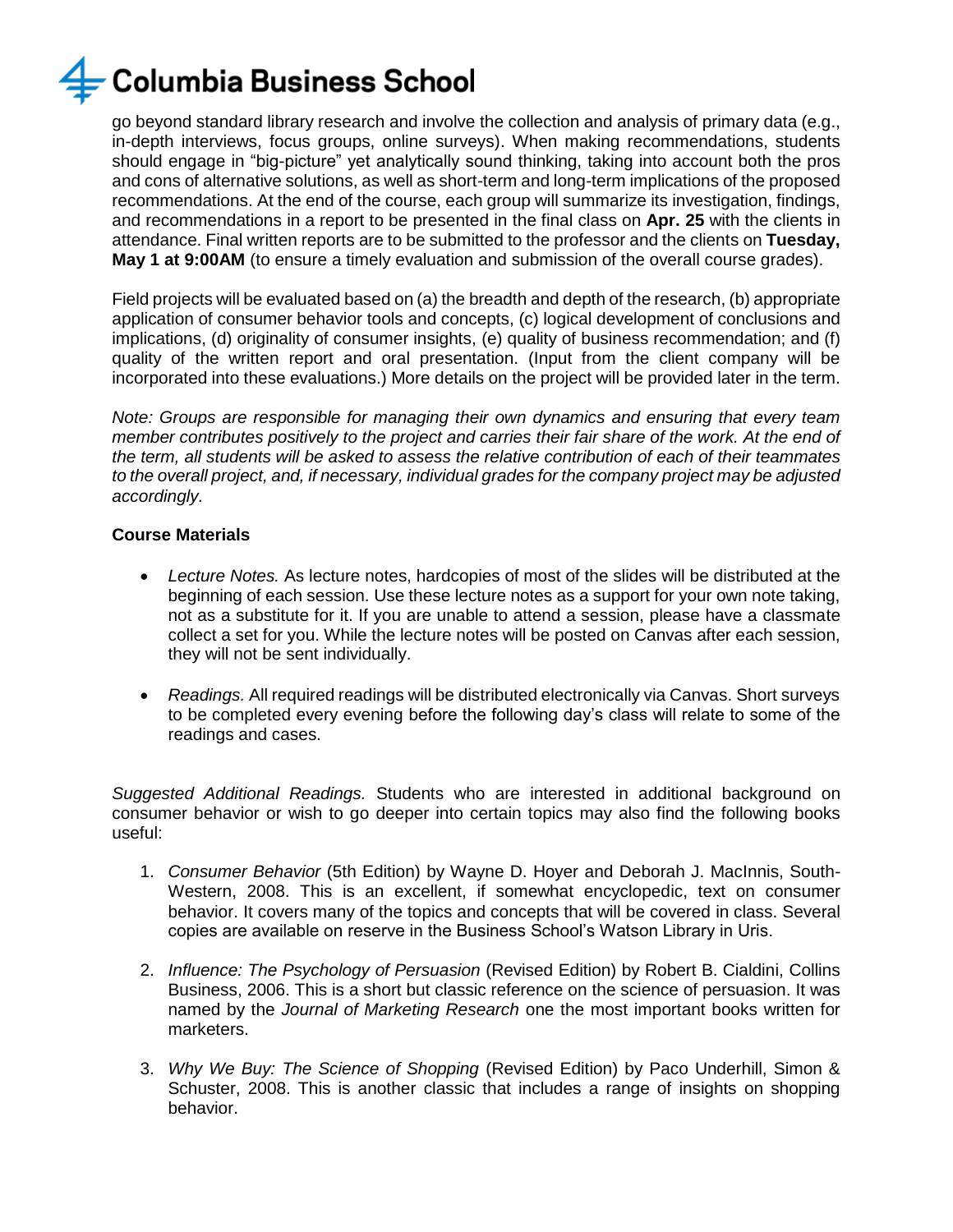

4. *Consumer Insights: Findings from Behavioral Research*, Edited by Joseph W. Alba, Marketing Science Institute, 2011. A recent compilation of major findings in academic consumer research with their implication for marketing.

#### **Contact**

Whenever possible, I prefer real-time, in person communication over e-mail (to which I may not be able to respond promptly). If you have any questions regarding the class, please come to speak to me after class, or drop by my office (515 Uris) or call me (212-854-3472) during my office hours. If you can't visit or call during these hours, please schedule an appointment.

#### **Canvas**

Course-relevant materials and additional important information (about readings, assignments, etc.) will be posted on the school's Canvas system. Because some of the readings are provided by an external site, please use Mozilla's *Firefox* to access the course materials on Canvas, as Microsoft's *Internet Explorer* tends to create problems when accessing external sites. Please consult the course's site regularly (at least twice a week) because important announcements may be posted. It will be assumed that any announcement that has been posted at least 24 hours prior to a class (e.g., on Sunday night) has been read prior to that class (on Wednesday).

#### **Classroom Norm Reminders**

- Please help us ensure that classes start and finish on time by being punctual, as time is a very precious commodity for all of us.
- Please remember to put away your laptops, cell phones, and other mobile devices when the class is in session, as a courtesy for everybody and to avoid distraction (of yourself, your neighbors, and the instructor).
- Unexcused late arrivals or early departure, and unauthorized use of electronics during class sessions will result in automatic participation point reductions.
- Please always have your name card in front of you, so that I can remember who is who and address you properly. (If you forget to bring it, just make a temporary one.) In addition to facilitating classroom discussions, having your name in front of you will ensure that your class participation is recorded properly.

#### **Preparation for the First Class**

- Fill out Survey 1 (regarding Segway case) by Tuesday, Jan 25 at 10:00PM,
- Complete the readings
- Remember to bring your name card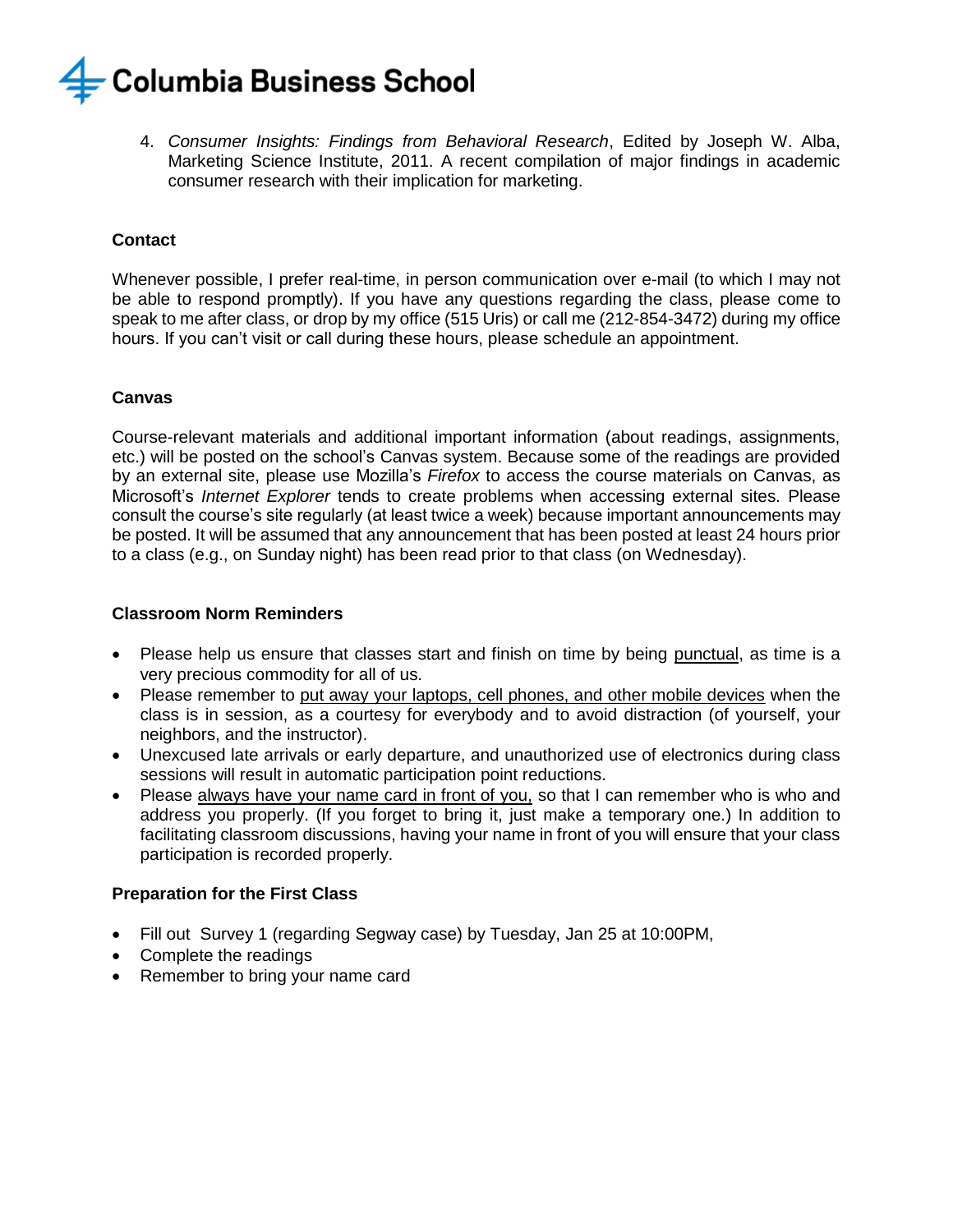

| <b>Strategic Consumer Insight</b> |                                                                                                                                                                                                  |                                                                                                                                                                                  |                                                                                                                                                        |  |
|-----------------------------------|--------------------------------------------------------------------------------------------------------------------------------------------------------------------------------------------------|----------------------------------------------------------------------------------------------------------------------------------------------------------------------------------|--------------------------------------------------------------------------------------------------------------------------------------------------------|--|
| <b>Course Schedule</b>            |                                                                                                                                                                                                  |                                                                                                                                                                                  |                                                                                                                                                        |  |
| Session                           | <b>Topics &amp; Cases/Activities</b>                                                                                                                                                             | Assignments                                                                                                                                                                      | <b>Readings (Subject to Updates</b><br>on Canvas)                                                                                                      |  |
| 1<br>Jan. 24                      | Introduction to Strategic<br>Consumer Insight & Five-Step<br>Framework for Customer Insight<br>• Workshop 1: DMU Analysis                                                                        | Review Syllabus &<br><b>Project Brief</b><br>Complete Survey 1<br>by Tuesday, 01/23,<br>10PM                                                                                     | <b>• "Stories That Deliver Business</b><br>Insights"<br>• How do they Know their<br><b>Customers so Well?</b>                                          |  |
| 2<br>Jan. 31                      | • Consumer Need Analysis (I)<br>" Workshop 2: Need Landscape<br>Analysis                                                                                                                         | Complete Survey 2<br>by Tuesday, 01/30,<br>10PM                                                                                                                                  | • A Theory of Human Motivation                                                                                                                         |  |
| 3<br>Feb. 7                       | - New Coke Case<br>• Client Company Presentation of<br>Project. Guest Speaker: John<br>Livanos, VP of Brand Strategy<br>and Consumer Insights at<br>Harman International                         | Submit G1-Need<br>Landscape<br>Analysis (4 pts) by<br>Tuesday, Feb. 6 at<br>10:00PM<br>Re-read Project<br><b>Brief</b><br><b>Prepare New Coke</b><br>Case & Complete<br>Survey 3 | Introducing New Coke Case                                                                                                                              |  |
| 4<br>Feb. 14                      | • Consumer Need Analysis (II)<br>• Workshop 3: Hierarchical Value<br>Mapping                                                                                                                     | Complete Survey 4<br>by Tuesday, Feb.<br>13 at 10:00PM<br>• Submit Group<br>Composition<br>by Friday, Feb. 16<br>at 8:00PM                                                       | <b>Laddering Theory, Method,</b><br><b>Analysis, and Interpretation</b><br><b>Excerpts from Dichter's</b><br><b>Handbook of Consumer</b><br>Motivation |  |
| 5<br>Feb. 21                      | Qualitative Market Research<br>for Consumer Insight<br>Guest Speaker: Niels<br>Schillewaert, Managing<br>Partner USA and co-founder at<br><b>InSites Consulting - President</b><br><b>ESOMAR</b> | Submit G2-<br><b>Hierarchical Value</b><br>Mapping (6 pts) by<br>Tuesday, Feb. 20<br>at 10:00PM<br>• Complete Survey 5<br>by Tuesday, Feb.<br>20 at 10:00PM                      | • The Research Process<br>• Developing and Using<br>Information about Consumer<br><b>Behavior</b>                                                      |  |
| 6<br>Feb. 28                      | <b>Guest Speaker: Hayes Roth,</b><br>H.A. Roth Consulting, former<br>CMO of Landor<br>• Workshop 4: Project Research<br>Planning                                                                 | • Complete Survey 6<br>by Tuesday, Feb.<br>20 at 10:00PM<br>• Submit Project<br>Proposal by<br>Friday, March 2 at<br>8:00PM                                                      |                                                                                                                                                        |  |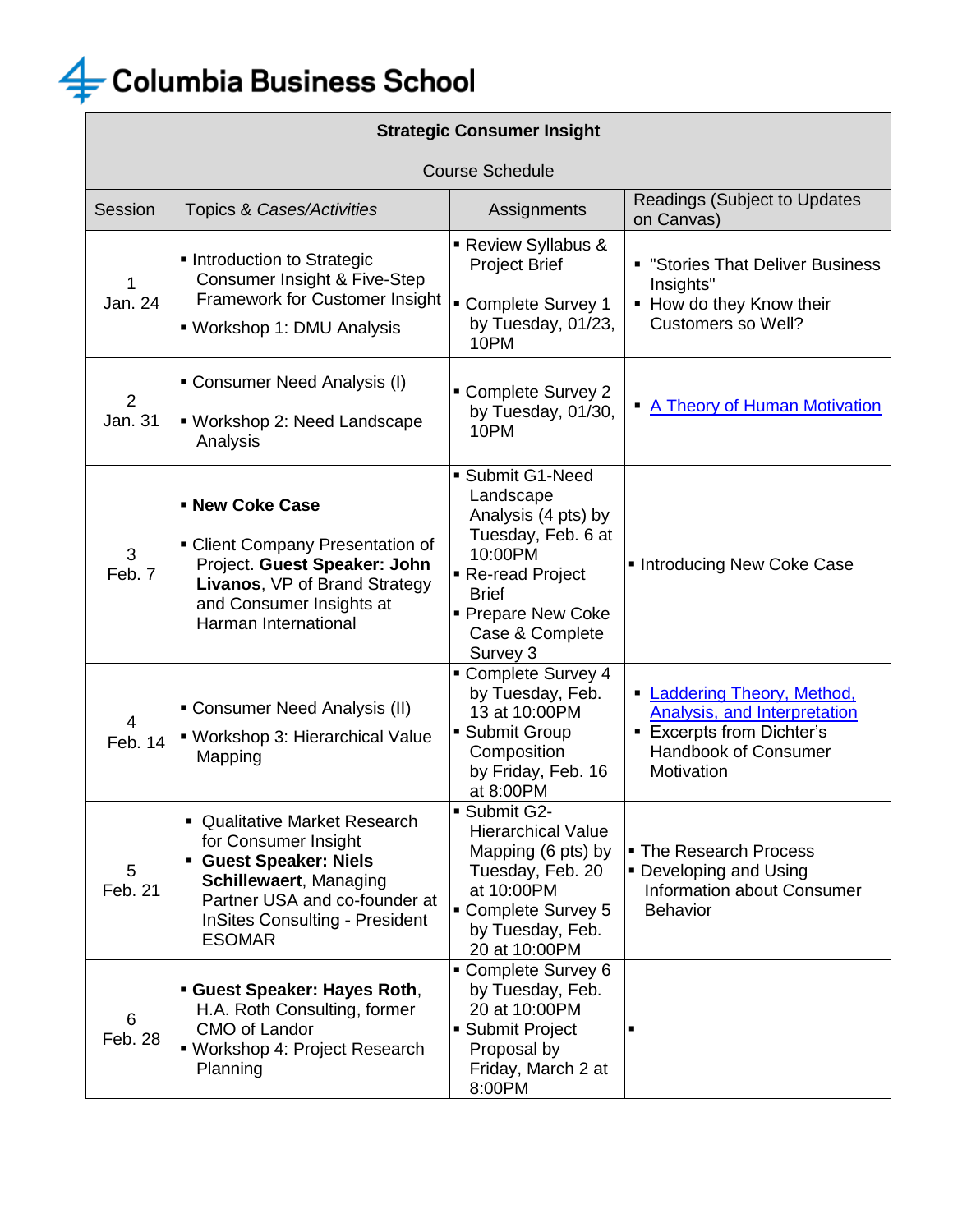| Study Day & Exam Week (No class on March 7 & 14)                 |                                                                                                                                                                             |                                                                                                                                                       |                                                                                                                  |
|------------------------------------------------------------------|-----------------------------------------------------------------------------------------------------------------------------------------------------------------------------|-------------------------------------------------------------------------------------------------------------------------------------------------------|------------------------------------------------------------------------------------------------------------------|
| Schedule (cont'd)                                                |                                                                                                                                                                             |                                                                                                                                                       |                                                                                                                  |
| Session                                                          | Topics & Cases/Activities                                                                                                                                                   | Assignments                                                                                                                                           | <b>Readings (Subject to Updates</b><br>on Canvas)                                                                |
| $\overline{7}$<br>Mar. 21                                        | • Consumer Value Analysis<br>• Workshop 5: Multiattribute<br>Modeling                                                                                                       | Complete Survey 7<br>by Tuesday, March<br>20 at 10:00PM                                                                                               |                                                                                                                  |
|                                                                  |                                                                                                                                                                             | • Submit Progress<br>Report on Field<br>Project by<br>Tuesday, March 20<br>at 10PM                                                                    | • TBA                                                                                                            |
| 8<br>Mar. 28                                                     | <b>Buying Process Analysis</b><br>• Workshop 6: Stimulating Need<br>Recognition, Search, and<br>Consideration                                                               | • Complete Survey 8<br>by Tuesday, March<br>27 at 10:00PM                                                                                             | • The Consumer Decision<br><b>Making Process</b>                                                                 |
| $9\,$<br>Apr. 4                                                  | • Shopping Behavior Analysis<br>• Cross-Cultural Customer<br>Insights:<br><b>Guest Speaker: Saul Gitlin,</b><br><b>Principal Gitlin Consulting</b>                          | • Complete Survey 9<br>by Tuesday, April 3<br>at 10:00PM                                                                                              |                                                                                                                  |
|                                                                  |                                                                                                                                                                             | • Submit G3-Buying<br>Process Insight (5<br>pts) by Tuesday,<br>April 3 at 10PM                                                                       | The Science of Shopping<br><b>Values and Culture</b><br>٠                                                        |
| 10<br>Apr. 11                                                    | <b>- Guest Speaker: Robert Tomei,</b><br>President, Consumer &<br>Shopper Marketing, IRI<br>• Customer Experience Analysis &<br>Workshop 7: Total Experience<br>Analysis    | • Complete Survey<br>10 by Tuesday,<br>April 10 at<br>10:00PM                                                                                         | ■ TBA                                                                                                            |
| 11<br>Apr. 18                                                    | • Understanding the Role of<br>Feelings & Emotions in<br><b>Consumer Behavior</b><br>• Workshop 7: Integration of<br><b>Company Project Insights</b><br>• Course Conclusion | • Complete Survey<br>11 by Tuesday,<br>April 17 at<br>10:00PM<br>Submit G4-Total<br>Experience<br>Analysis (5 pts) by<br>Tuesday, April 17<br>at 10PM | <b>Emotional Cues that Work</b><br><b>Magic on Customers</b><br>• The New Science of Customer<br><b>Emotions</b> |
| 12<br>Apr. 25                                                    | • Project Presentations to Client                                                                                                                                           | Upload Presenta-<br>tions by 11:00AM                                                                                                                  |                                                                                                                  |
| Tuesday, May 2: Submit Final Reports for Field Project by 9:00AM |                                                                                                                                                                             |                                                                                                                                                       |                                                                                                                  |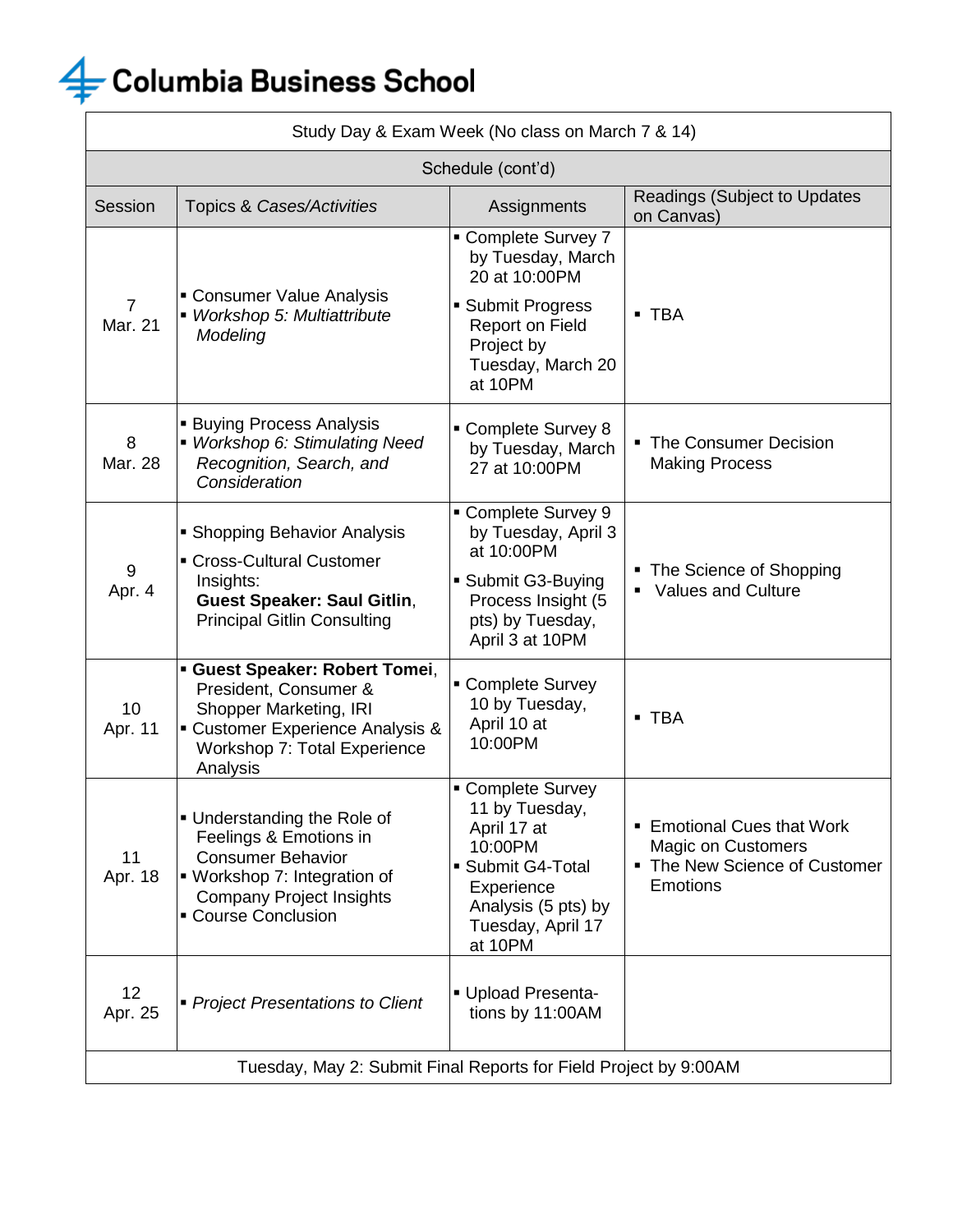**Michel Tuan Pham** KRAVIS PROFESSOR OF BUSINESS COLUMBIA BUSINESS SCHOOL

Michel Tuan Pham is the Kravis Professor of Business in Marketing at Columbia Business School, whose faculty he joined more than 20 years ago. At Columbia he teaches in the MBA, EMBA, Ph.D., and Executive Education programs. He is also the Research Director of the Columbia Center on Global Brand Leadership and Co-Director of Columbia's *Brand Leadership* program for executives. Professor Pham has a Licenciate degree in Applied Economics from the Catholic University of Louvain-Mons, Belgium and M.A. and Ph.D. degrees in Business-Administration/Marketing from the University of Florida. He has held visiting professorships at various international institutions, including the University of Chicago, where he was the Ford Foundation Visiting Professor of Marketing, the Catholic University of Leuven in Belgium, the China Europe International Business School in Shanghai, the Hong Kong University of Science and Technology, Singapore Management University, and the Institut d'Administration des Entreprises (IAE) of the University of Paris I - Sorbonne.

Professor Pham's business expertise and consulting activities are in the areas of marketing strategy and management, branding strategy, consumer psychology, trademark psychology, and the psychology of decision making. He has worked on these issues with companies from a variety of industries. An acclaimed executive teacher, he has also taught these subjects to executives and companies around the world. Recent training and consulting clients include Bayer Healthcare, Adidas, Brighton Collectibles, The Walt Disney Company, Bath & Body Works, Federal Home Loan Bank of New York, Nike, Converse, Coca-Cola, DNAinfo, Gucci, Singapore Airlines, KIND Snacks, and Lonza. His comments on current business issues have been widely publicized, including in the New York Times, Forbes, Wall Street Journal, AdWeek, BBC's World Business Report, and CNN's Headline News.

His current research focuses on the role of affect (moods, feelings, and emotions) in judgment and decision-making and consumer self-regulation. His numerous scientific articles are widely cited, have received several awards and have appeared in many leading academic journals in marketing, management, and psychology, including the *Journal of Consumer Research*, *Journal of Marketing Research*, *Psychological Science, Organizational Behavior and Human Decision Processes, Journal of Consumer Psychology, Review of General Psychology, Personality and Social Psychological Review, Psychology and Marketing, Marketing Letters, Journal of Economic Psychology, and Recherche et Application en Marketing.* He is a scientific advisor for numerous academic journals, and serves or has served on the Editorial Boards of *Journal of Consumer Research, Journal of Marketing Research, Journal of Consumer Psychology, International Journal of Research in Marketing,* and *Recherche et Application en Marketing.* He is a past President of the *Society for Consumer Psychology*, the leading professional organization for the advancement of the psychological science of the consumer. In 2015 he was inducted as a lifetime Fellow of the Society for "Outstanding Contributions to the Field of Consumer Psychology."

On the personal front, Professor Pham is an avid traveler, curious reader, happy eater, foreign movie admirer, former judo competitor, and wine lover (not necessarily in that order). He is a Belgian citizen of Vietnamese descent, permanent resident of the US, who was born in Congo. He lives in Manhattan, with his wife, a Taiwanese citizen (whom he married in Spain), and their two children, both US citizens.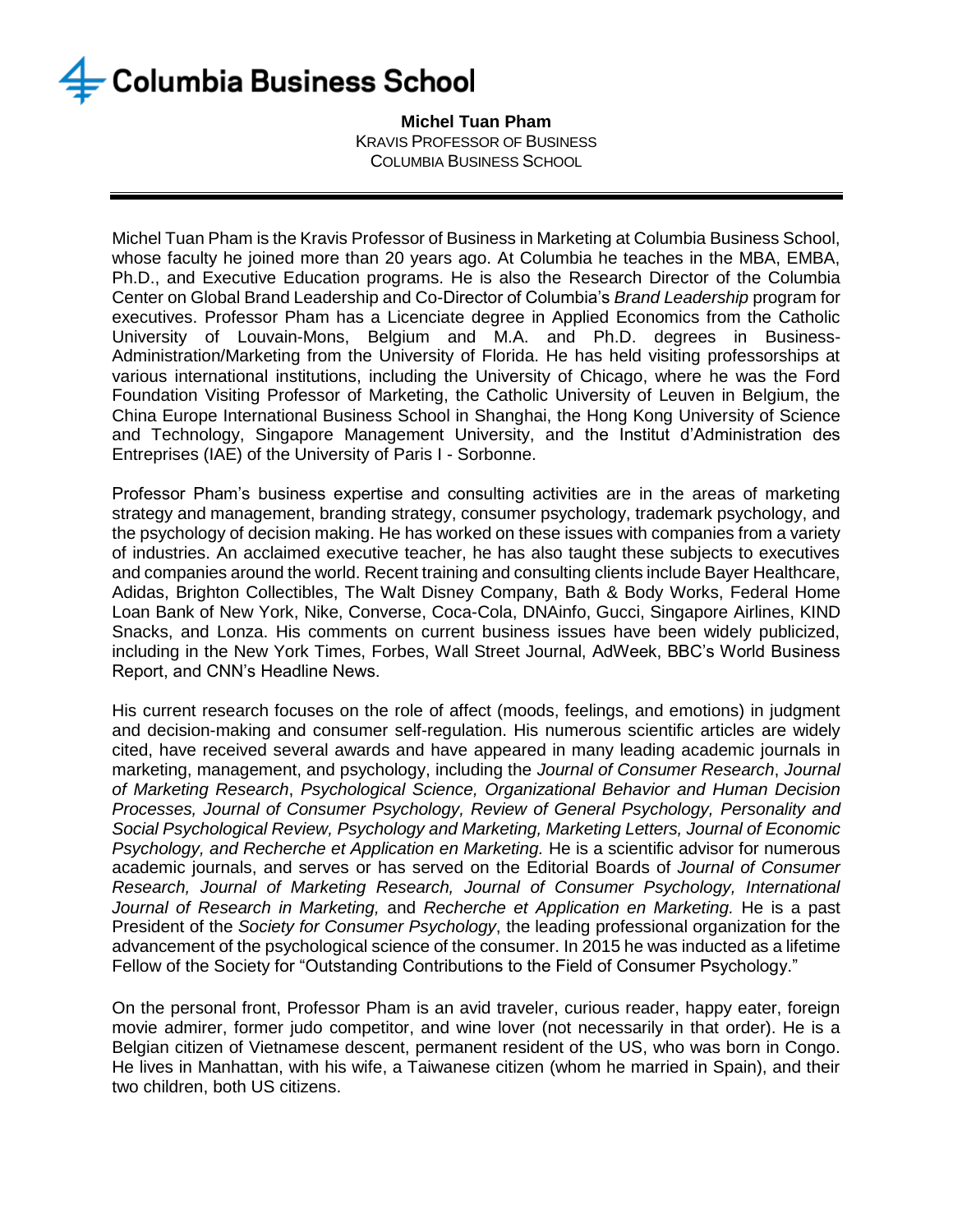

### Spring 2018 Client Project on Consumer Insight HARMAN International

| Car Audio – Listen Up Millennials           |                                                                                                                                                                                                                                                                                                                                                                                                                                                                                                                                                                                                                                         |                                                     |                                                                                                                                                                                                                                                                                                                                                                                                                                                                                                                |
|---------------------------------------------|-----------------------------------------------------------------------------------------------------------------------------------------------------------------------------------------------------------------------------------------------------------------------------------------------------------------------------------------------------------------------------------------------------------------------------------------------------------------------------------------------------------------------------------------------------------------------------------------------------------------------------------------|-----------------------------------------------------|----------------------------------------------------------------------------------------------------------------------------------------------------------------------------------------------------------------------------------------------------------------------------------------------------------------------------------------------------------------------------------------------------------------------------------------------------------------------------------------------------------------|
| Sponsoring<br>Company /<br>Division / Brand | HARMAN International/<br>Lifestyle Car Audio                                                                                                                                                                                                                                                                                                                                                                                                                                                                                                                                                                                            | Contact<br>Person<br>Title<br>Email<br>Phone number | John Livanos<br>V.P., Consumer Insights, Marketing<br>john.livanos@harman.com<br>(203) 353-4736                                                                                                                                                                                                                                                                                                                                                                                                                |
| Project<br>Background                       | Harman is the market leader in premium/branded car audio with a large portfolio of<br>mainstream and luxury audio brands. With the automotive industry forecasted to<br>grow by single digits, and our desire as a company to grow by double digits, we<br>need to outpace industry growth by increasing Automotive Manufacturer 'take rates'<br>(e.g., the % of vehicles sold that contain a HARMAN branded audio system, such<br>as JBL, Harman/Kardon, etc.).                                                                                                                                                                        |                                                     |                                                                                                                                                                                                                                                                                                                                                                                                                                                                                                                |
|                                             |                                                                                                                                                                                                                                                                                                                                                                                                                                                                                                                                                                                                                                         |                                                     | In order to accomplish this, HARMAN is particularly interested in targeting<br>Millennials - as they currently under-index on branded audio. Yet Millennials do not<br>have the same relationship with cars as prior generations. Young Millennials delay<br>getting a driver's license. Technology allows them to share and connect with<br>friends virtually rather than physically. Also, the sharing economy offers younger<br>and older Millennials easy access to alternative methods of transportation. |
|                                             | Whether a Millennial buys a vehicle (or not) is out of HARMAN's control – as the job<br>of growing new vehicle sales belongs to the automotive industry. However,<br>HARMAN can influence the number of cars sold that contain premium/branded<br>audio. And with the way vehicles are being purchased shifting to online<br>channels/formats, understanding Millennials and their use of digital is especially<br>critical at this juncture.                                                                                                                                                                                           |                                                     |                                                                                                                                                                                                                                                                                                                                                                                                                                                                                                                |
|                                             | We recognize that Millennials are leading the digital transformation in car buying.<br>More and more it is (will be?) the case that vehicle buyers will exclusively browse,<br>select, and purchase online - physically traveling to the dealership to pick up their<br>purchase or, at most, take it for a test drive to re-assure the purchase decision.<br>With the dealership and salesperson (HARMAN's two biggest marketing<br>"channels"/levers today) becoming less relevant (maybe even obsolete), what new<br>marketing strategies and tactics must HARMAN adopt to stay relevant with<br>Millennials in the digital economy? |                                                     |                                                                                                                                                                                                                                                                                                                                                                                                                                                                                                                |